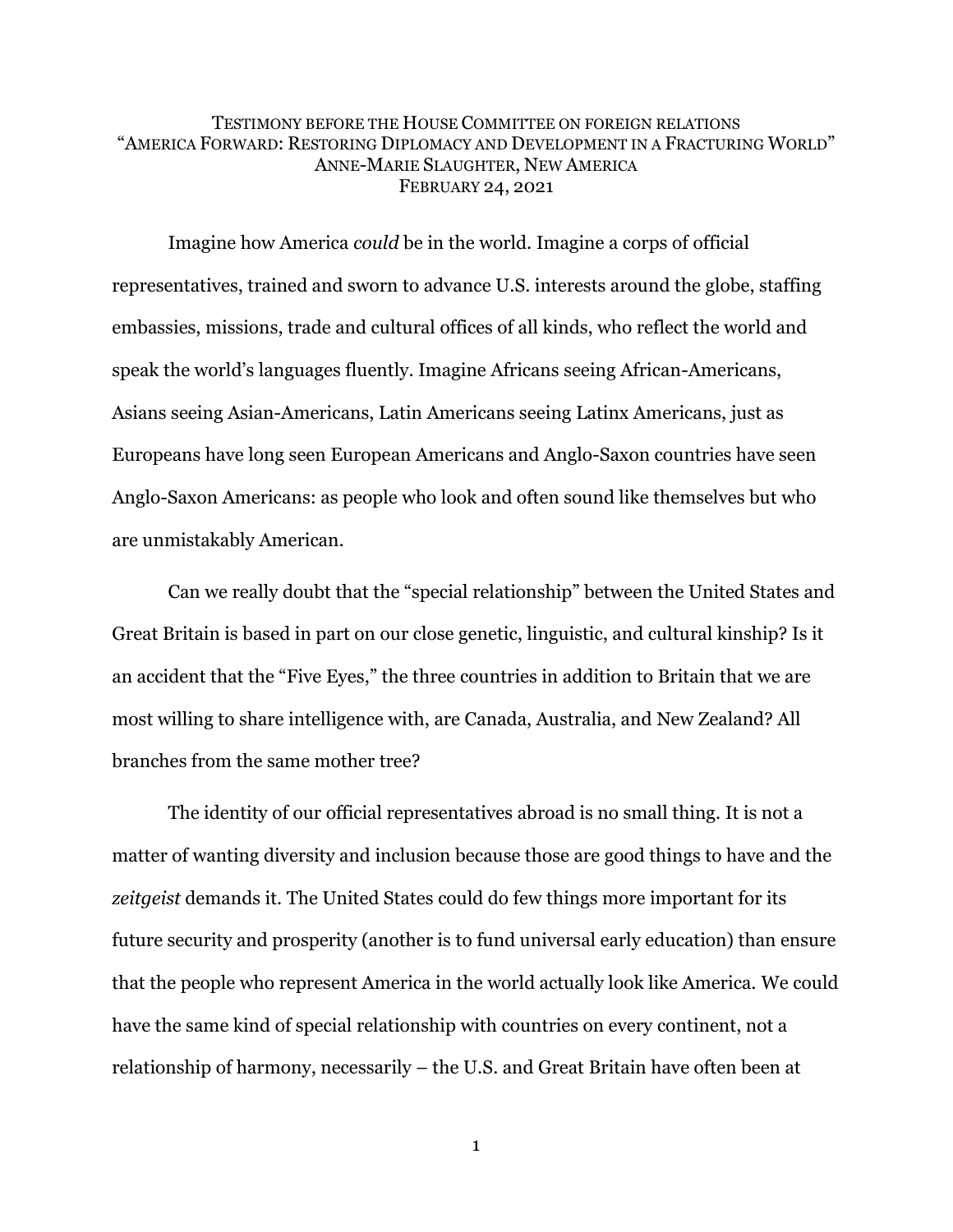odds. But a relationship in which trust is the baseline and in which disputes, even serious ones, do not dissolve the deeper ties that bind us together.

Genetic, linguistic, and cultural kinship is obviously not all it takes to create enduring bonds between nations. Political systems, geography, natural resources, and national values all play key roles. Moreover, even countries that appear very similar on the surface, such as the U.S. and Canada or Australia, still have plenty of cultural, ethical, and political differences. Still, if U.S. representatives abroad truly reflected the demography of the United States, we would have far greater cultural, linguistic, and historic channels of connection with the peoples of other nations. We would also see ourselves, and other countries would see us, as a nation that reflects and connects the world.

Note that I keep referring to representatives rather than diplomats. I have great respect for diplomats both personally and professionally: their trade is to avert, smooth over, and sometimes even to resolve arguments, to advance difficult negotiations, and to steer without being seen to steer. We need only to look to CIA Director Nominee William Burns to see a master of the trade and to appreciate the value of a diplomatic corps to the country in many situations. Still, diplomatic abilities are only one part of the skillset that the nation needs in our relations with other nations in the decades to come.

# *A Foreign Service and a Development Department for the 21st Century*

The current Foreign Service was created in 1925, through a merger of the Consular Service and the Diplomatic Service, and reformed several times during the 20th century, although its form and the basic assumption that diplomacy is a 30-year career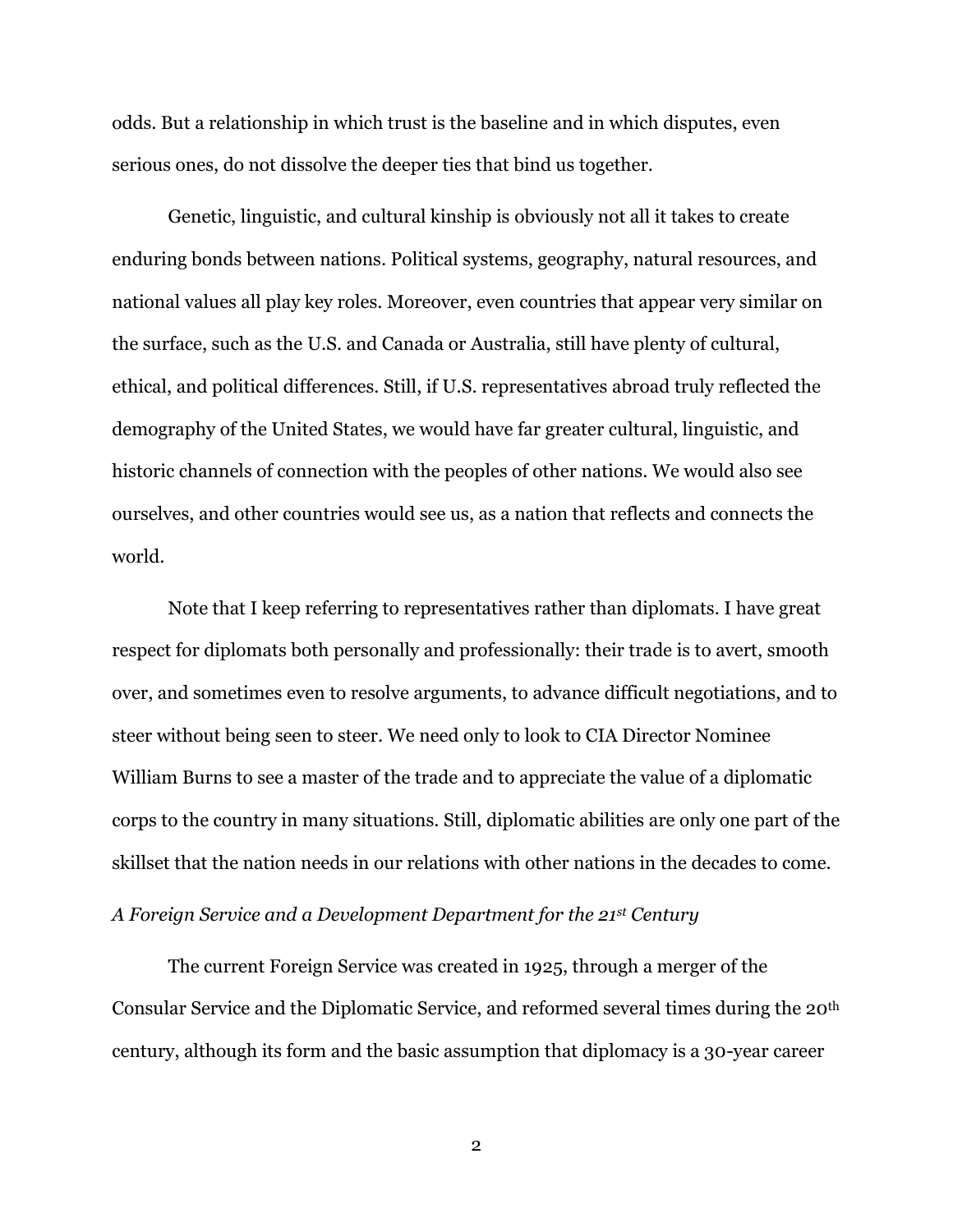with a carefully prescribed progression from bottom to top were never changed.<sup>1</sup> The world has moved on, however; young people today typically think about their careers in five to ten year chunks. Moreover, it is possible to have a global career, in the sense of traveling and living abroad, in many different sectors. And the number of Americans who grow up speaking their parents' natal language as well as English has steadily increased over the last century, changing the recruiting pool for Americans who can represent the government abroad.

A Congressionally mandated overhaul of the Foreign Service could create a new Global Service open to anyone interested in serving the country as an official representative abroad who is willing to sign up for a ten year tour at any stage in their career. Early, mid, or even later career individuals could bring a tremendous range of skills to the job, as well as languages, cultural expertise, and contacts that they developed in other jobs. Members of the Global Service could have backgrounds in business, technology, civic organizations, education, science, sports, arts, and religion.<sup>2</sup>

Such a service would be far more likely actually to represent the actual population of the United States than the Foreign Service. It would be possible to recruit people from many different careers at different stages in their careers, without requiring them to make a thirty-year commitment to a life of three-year tours hopscotching between foreign countries and Washington. To take only one example, individuals working in state or municipal governments in large, medium, and even smaller cities could be

1 For an account of the origins of the current Foreign Service, see "The Rogers Act - Short History - Department History - Office of the Historian," accessed May 12, 2020, [https://history.state.gov/departmenthistory/short-history/rogers.](https://history.state.gov/departmenthistory/short-history/rogers)

<sup>&</sup>lt;sup>2</sup> For a more detailed explication of this proposal, see Anne-Marie Slaughter, "Reinventing the State Department," *Democracy Journal*, https://democracyjournal.org/magazine/reinventing-the-statedepartment/.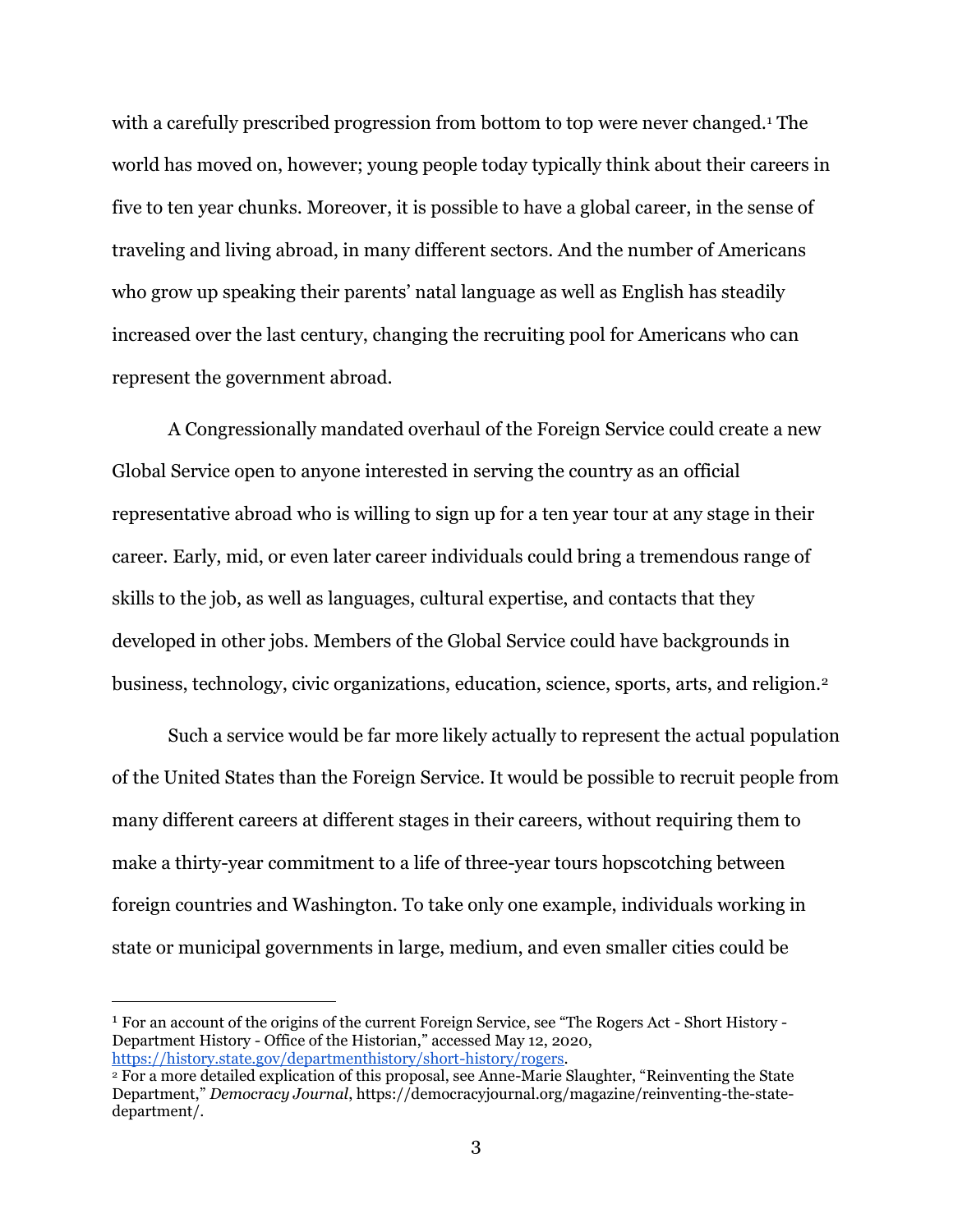eligible, particularly those who handling trade, climate, security, and other matters that require regional and global contacts.

We would still need rigorous selection criteria, of course, but the Foreign Service examination could certainly be overhauled, as could training for postings abroad. It might well be that the U.S. approach to diplomacy could reduce the endless details of diplomatic protocol over time, but we would likely find other countries quickly following suit. Much of that protocol is better suited to the  $18<sup>th</sup>$  century than the  $21<sup>st</sup>$ .

A great advantage of such a Global Service would be the ability to mobilize different kinds of public-private-civic-philanthropic partnerships that are now and will increasingly be necessary to tackle global problems. These partnerships can also advantage the U.S. in great power competition or other foreign policy initiatives. To take only one example, when President Obama announced a "new beginning with the Muslim world" in 2009, he could not offer a governmental Marshall Plan. He could, however, have mobilized tremendous resources with the systematic ability to work across sectors in at home and in every Muslim-majority country.

Alongside a new Global Service, the U.S. government needs a capacity to invest in development abroad in ways that connect to development at home. Most U.S. towns and cities have departments or agencies for economic development; most states have economic development associations. It's time to stop thinking about "development" as money that the United States sends to poor foreign countries to help them develop, and instead to see that even rich countries and cities have deeply poor and underdeveloped parts. Helping other countries develop, in environmentally and socially sound ways, serves U.S. interests and can teach us valuable lessons.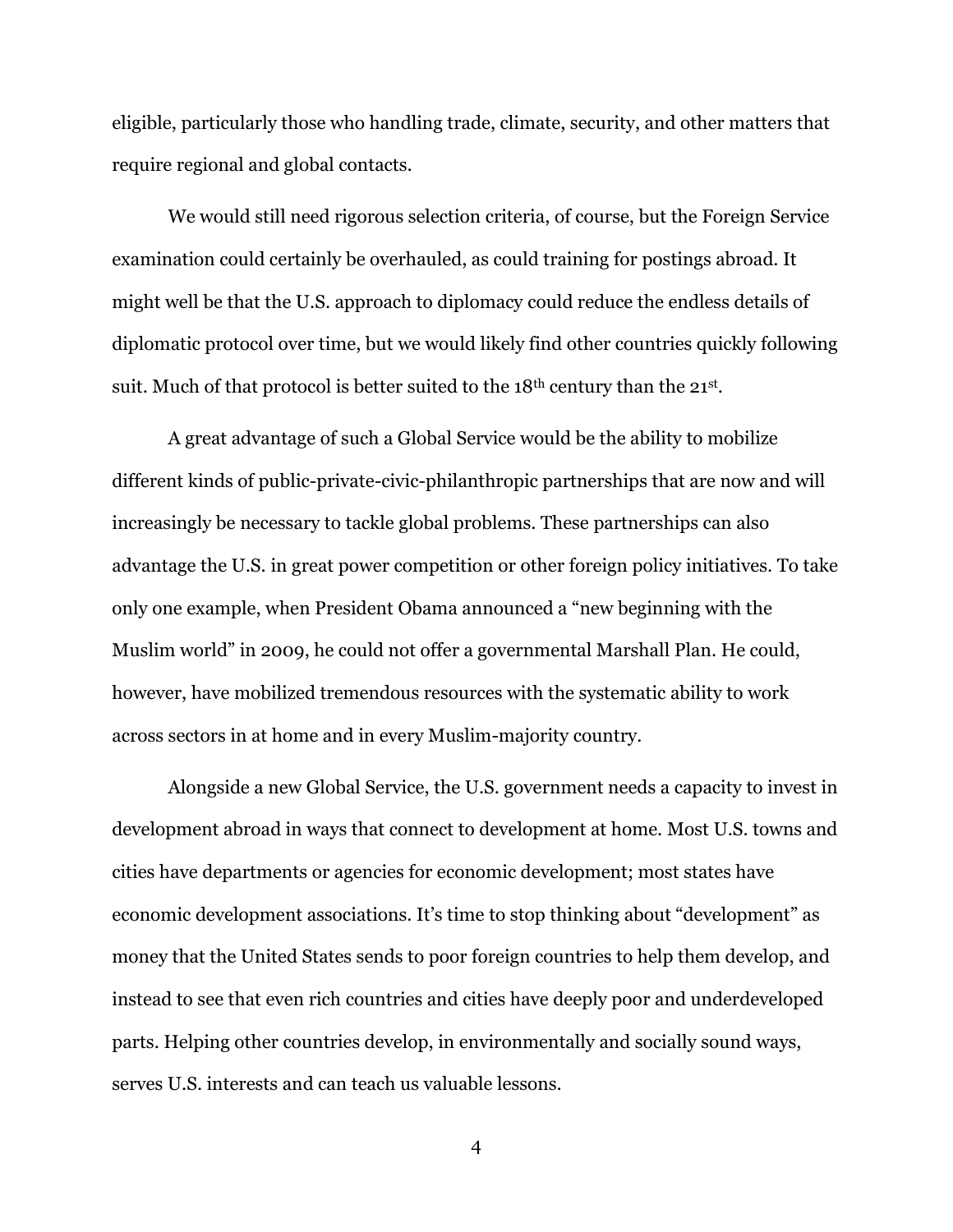Instead of the U.S. Agency for International Development, established under the Foreign Assistance Act of 1961 and an eternal step-child to the State Department, Congress should create a new cabinet-level Department of Global Development. It should be fully empowered and designed to engage with other sectors of the U.S. economy and society in ways that marshal public, private, civic and philanthropic resources in the service of development in other countries and our own.

The new Department should also be authorized and equipped to build coalitions like the Global Covenant of Mayors for Climate and Energy, created with the assistance of Bloomberg Philanthropies, in which mayors of over seven thousand cities around the world come together to make commitments to reduce carbon emissions and to exchange best practices with one another.<sup>3</sup> Another model is Gavi, the Vaccine Alliance, an institutionalized collaboration among national governments, international organizations, the Gates Foundation, pharmaceutical corporations, and nongovernment organizations, all in the service of immunizing over 600 million children thus far.<sup>4</sup> A fully empowered Department of Global Development would have the full authority of the U.S government to create similar collaborations to respond to a host of global problems within and across countries.

#### *Getting It Done*

These are grand schemes, perhaps more appropriate for a university seminar than a Congressional hearing. Yet they are no grander than the reorganization of the U.S. Department of Defense in the Goldwater-Nichols Act of 1986, strengthening

<sup>3</sup> https://www.globalcovenantofmayors.org/

<sup>4</sup> https://www.gavi.org/.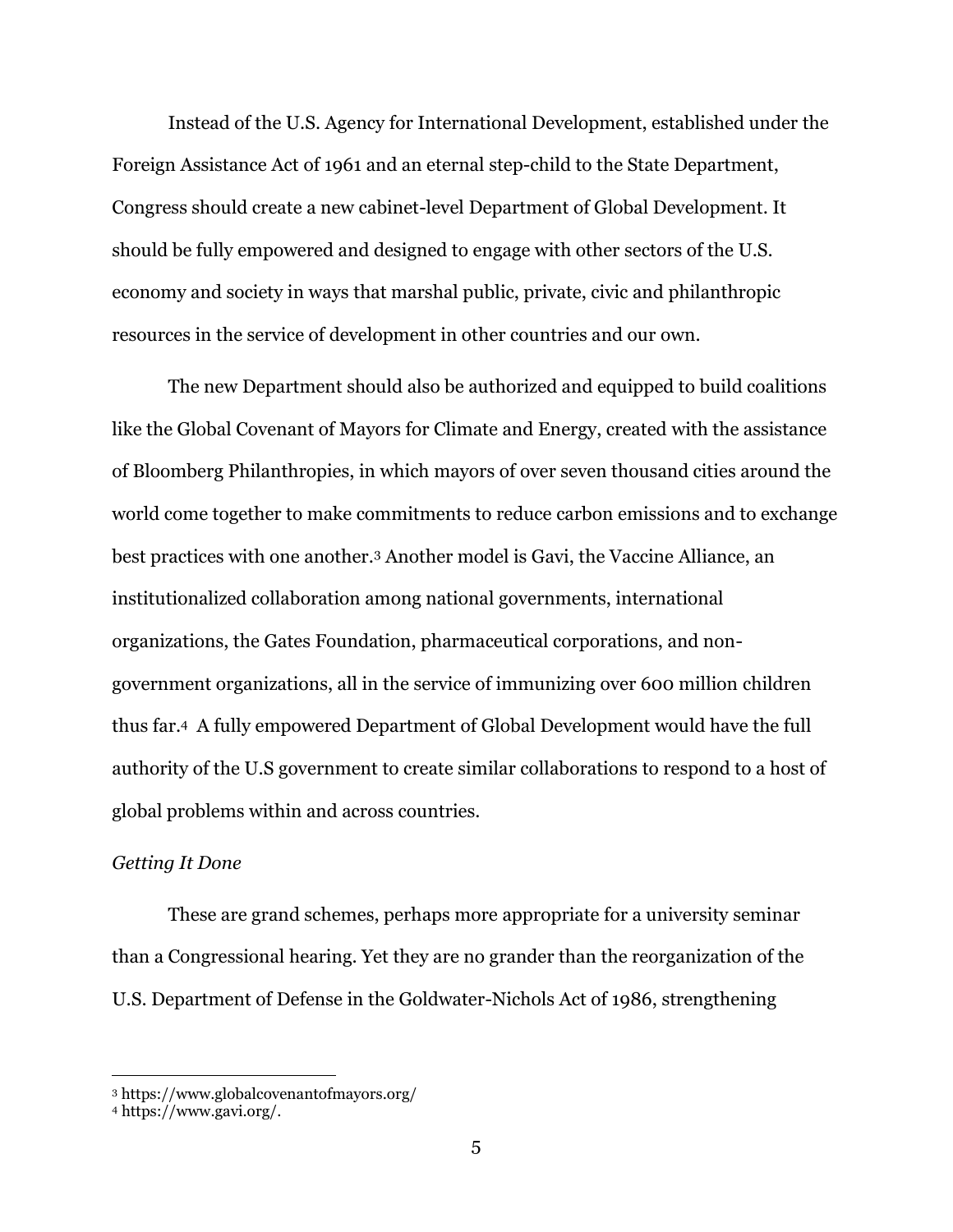civilian control over the military and substantially reducing inter-service rivalry. It took a number of years, but it got done.

The playbook for making major change in Washington is well-established: appoint a commission. In 1985 the Reagan Administration appointed a Blue Ribbon Commission led by former Deputy Secretary of Defense David Packard to investigate Department of Defense procurement and other managerial practices. Years earlier, however, members of Congress serving on both the House and the Senate Armed Services Committees also sought to investigate a series of botched or mismanaged military operations and responses. Both committees launched multi-year reviews, supported by work that Senator Sam Nunn commissioned from the Center for Strategic and International Studies. These processes ultimately converged in the set of reforms that were passed in the Goldwater-Nichols Act.

Congress could come together now and appoint a Commission to investigate how best to equip the United States for the multi-stakeholder diplomacy and development needs of the 21st century, requiring a report with proposed legislation by the end of 2021. Congress could then act on that report in the first half of 2022.

#### *Why Now?*

Congressional action is needed *urgently*. In 2009 the Obama Administration had a chance to work with Congress to overhaul the Foreign Assistance Act of 1961 to make a host of structural and other changes. Senator Levin's office was ready and willing to work with the executive branch to get it done. Internal frictions and lack of leadership meant that we missed what turned out to be only a two-year window before the midterm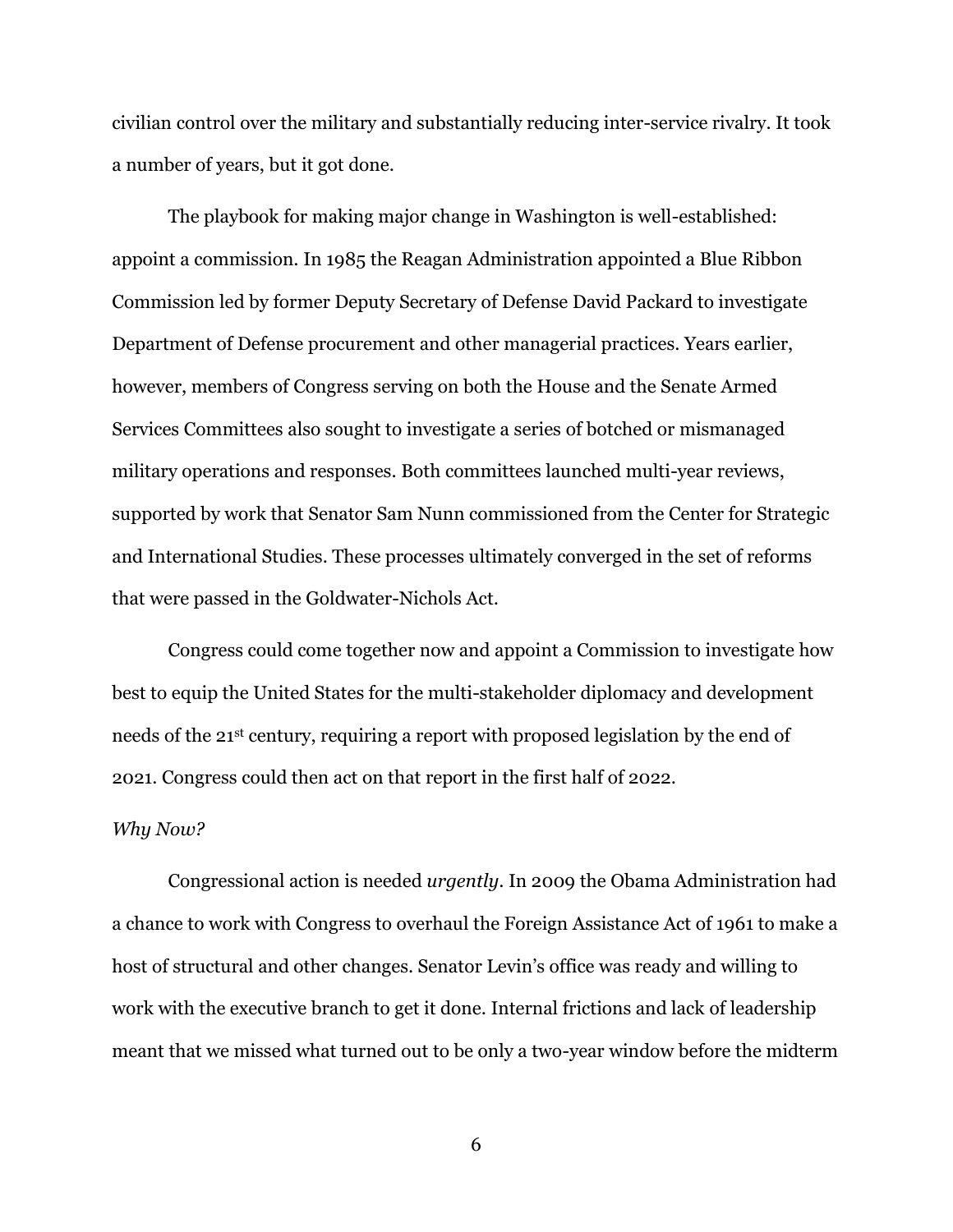elections of 2010. This Congress and this Administration should not make that mistake again.

The Administration's foreign policy team has a host of immediate and mediumterm challenges. Yet the single most important thing the United States can do for decades to come is to ensure that we attract the very best talent from across every part of the American population to represent us in the world, with the skills and connections necessary to engage in new approaches to global problem-solving. As every business knows, in times of continual change, plans and policies are far less important than people. The workforce in every sector must be composed of people who can adapt and respond to new circumstances quickly, effectively, and continually.

The current Foreign Service was created nearly a *century* ago. It is time to take bold action to create a Global Service that will meet U.S. needs for the next century, and to create the capabilities that will truly give us equal strength and depth in diplomacy, defense, and development. The diversity and innovative capacity of the American people, reflecting immigration over centuries from the entire world, is our greatest strength. It is time we applied that strength to managing U.S. relationships with other countries and tackling the problems that endanger us all without regard for borders.

## *The United States as a Talent Magnet*

I have not talked to you of the many problems the United States faces in the world: how to manage relationships with China, Russia, North Korea, Iran, or various other countries; how to shore up relations with U.S. allies; how to create a safe global information environment that reflects the values embedded in the Universal Declaration of Human Rights; how to govern that space; how to tackle global crime and corruption;